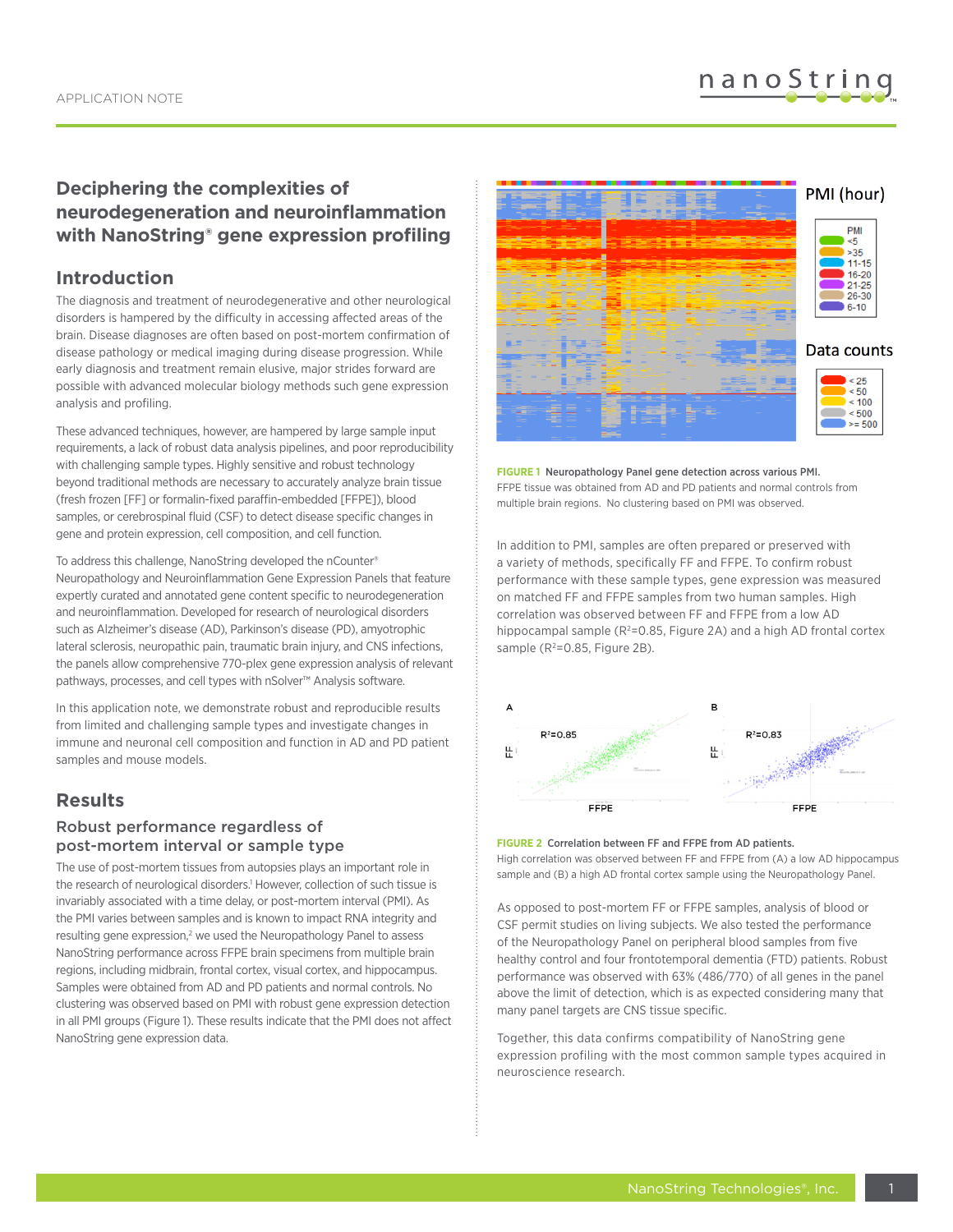### Gene and cell profiling in a murine AD model and post-mortem brain

Disruption of cellular homeostasis is observed in the hippocampus of AD patients.<sup>8</sup> With performance well validated, the Neuropathology Panel was first used to interrogate genetic and cellular changes in whole brain samples from Wild Type (WT) and 5x familial AD (5XFAD) mice, which recapitulate the major amyloid pathology features of AD.<sup>3</sup> Compared with WT mice, 5XFAD mice exhibited increased autophagy and microglia activation (Figure 3A). Consistent with increased microglia activation, a nearly 2-fold increase in microglia cells was observed in 5XFAD mice (Figure 3B, left). Reduced neurons were also seen in these mice (Figure 3B, right) confirming the known phenotype of this model.<sup>4</sup> These results are consistent with findings from human AD (Figure 4).<sup>5</sup>

Similar to the 5XFAD mice, we observed significantly increased microglia in high AD patient samples compared with normal controls and patient samples with less severe AD (Figure 4A). These results are consistent with microglia activation in pathological states<sup>9</sup> (Figure 3A,B) and are also consistent with Iba1 immunohistochemistry from the same specimens previously collected. Accordingly, increased expression of astrocyte markers is evident in high AD (Figure 4B). A reduction in neurons was also revealed in the high AD hippocampus (Figure 4C).





Interrogation of whole brain hemisphere samples revealed increased autophagy (A, left panel) and activated microglia (A, right panel) in 5XFAD mice compared with WT mice. 5XFAD mice also exhibited an increased presence of microglia cells (B, left panel) and reduced neurons (B, right panel) when compared with WT mice.

### Vesicle trafficking alterations in AD

In addition to alterations in immune cell composition, changes in vesicle trafficking are observed in both human AD and murine AD models. Profiling samples from high AD patients (staged according to the "ABC score"<sup>6</sup>), we observed reduced expression of genes involved in vesicle trafficking when compared with controls (Figure 5A). Reduced vesicle trafficking was also observed, to a lesser extent, in both low and intermediate AD patients (Figure 5A). A similar reduction was seen in whole brain samples from 5XFAD mice when compared with WT mice (Figure 5B).





Neuropathology Panel interrogation of human FFPE samples from AD patients and normal controls revealed increased presence of (A) microglia and (B) astrocytes and (C) reduced presence of neurons. Dotted line indicates the mean value in high AD.



**FIGURE 5** Interrogation of vesicle trafficking in human AD and a murine AD model. (A) The Neuropathology Panel revealed reduced expression of genes involved in vesicle trafficking in hippocampal samples from high AD patients when compared with controls and low/intermediate AD patients. (B) A similar reduction in gene expression in whole brain hemisphere samples from 5XFAD mice was seen compared to WT mice.

### Biomarkers of disease progression and neurotransmission deficits in AD

We next assessed the correlation between gene expression and disease progression in hippocampal FFPE samples from high AD patients and normal controls as the hippocampus is one region earliest affected by neuropathological hallmarks of AD.<sup>7</sup> Differentially expressed genes in the AD samples were observed when compared with normal controls (Figure 6A). We also identified a subset of genes that change in accordance with disease progression with highest expression in controls and a progressive decrease corresponding with increasing disease severity (Figure 6B). This broad profiling data highlights how the content in the Neuropathology panel can be used for biomarker discovery in addition to cell and functional profiling.

Deeper analysis of the hippocampal gene expression data with pathway scoring revealed conserved deficits in neurotransmission in samples from high AD patient samples compared with normal controls. Moderate deficits were visible in intermediate AD patient samples, while low AD patient samples were comparable to controls (Figure 7A-C). Consistent with the results obtained from human samples, interrogation of whole brain samples from 5XFAD mice injected with insoluble human tau recapitulated deficits in neurotransmitter response and reuptake (Figure 7D). These results demonstrate further conserved changes in both human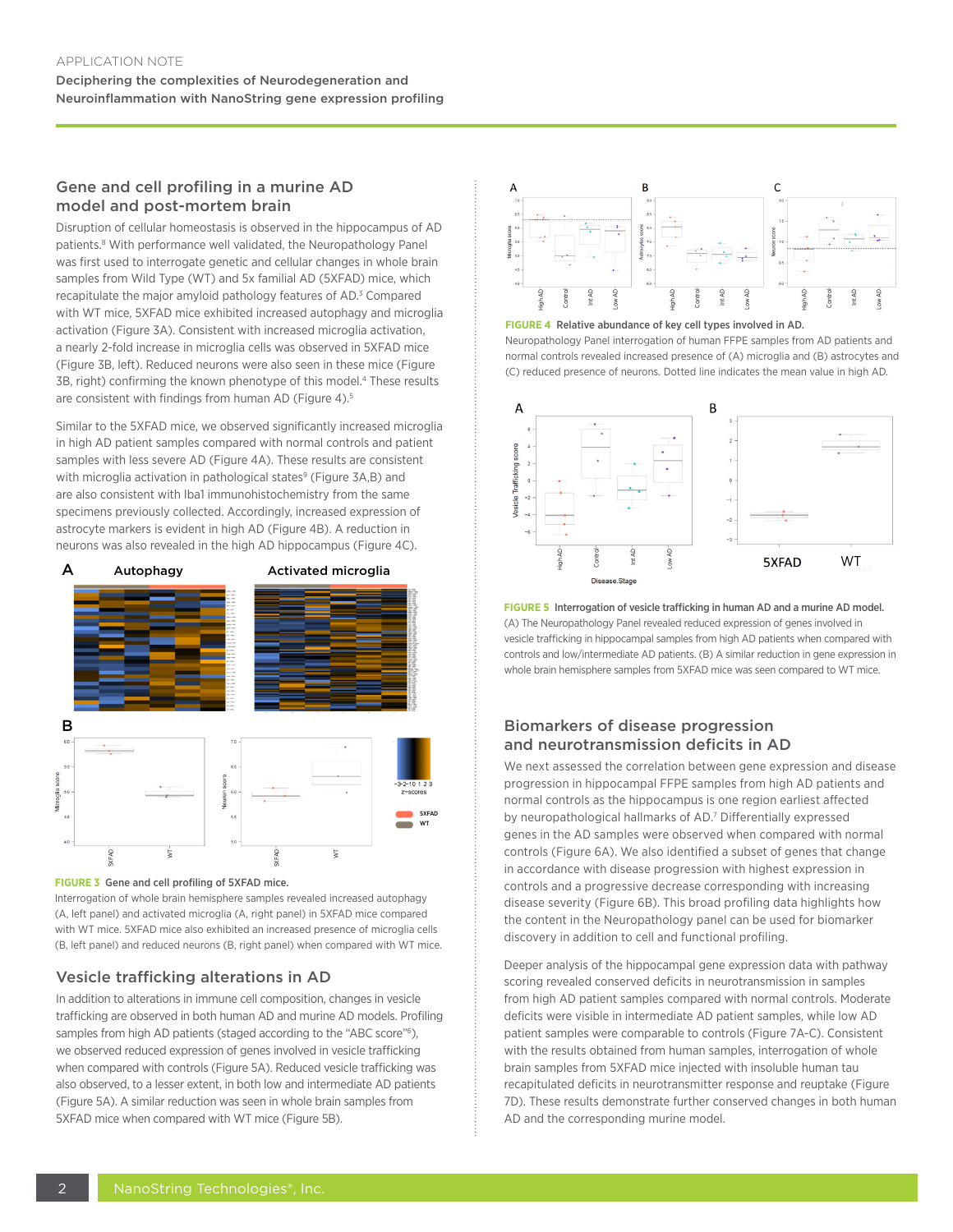### Deciphering the complexities of Neurodegeneration and Neuroinflammation with NanoString gene expression profiling



**FIGURE 6** Interrogation of gene expression and disease progression in the AD hippocampus. Using FFPE hippocampus samples, the Neuropathology Panel revealed numerous differentially expressed genes in AD (A) and gene expression changes associated with AD severity (B).



#### **FIGURE 7** Neurotransmission deficits associated with AD.

Neuropathology Panel interrogation of human FFPE hippocampus samples revealed conserved deficits in neurotransmitter (A) response and reuptake, (B) synthesis and storage, and (C) release in high AD patients. (D) Mouse Neuropathology Panel interrogation of murine FFPE hippocampus samples from 5XFAD mice revealed neurotransmitter response and reuptake deficits similar to those observed in humans. Results are shown as pathway scores, which are calculated as the first principal component of the pathway genes' normalized expression. For a given pathway, principal component analysis scores each sample using a linear combination (a weighted average) of its gene expression values, weighing specific genes to capture the greatest possible variability in the data.

### Disease-specific changes in PD

Disease-specific changes in PD were also analyzed for comparison to the AD data set. Using FFPE midbrain samples, pathway changes in neurotransmitter release (Figure 8A) and vesicle trafficking (Figure 8B) were observed.



#### **FIGURE 8** Disease-specific changes in PD.

Neuropathology Panel interrogation of human FFPE midbrain samples from PD patients (Stage 3-4) revealed pathway changes corresponding to neurotransmitter release (A) and vesicle trafficking (B).

### Conserved changes in AD and PD

Accumulation of misfolded proteins and aberrant DNA methylation are associated with neurodegenerative diseases.<sup>10,11</sup> Using FFPE hippocampal samples from high AD, stage 6 PD, and normal controls, pathway scoring revealed similar changes between AD and PD with regards to unfolded protein response (Figure 9A) and chromatin modification (Figure 9B). These results are consistent with previous observations of conserved changes across AD and PD.<sup>12,13</sup>



#### **FIGURE 9** Conserved changes in AD and PD.

Neuropathology Panel interrogation of human FFPE hippocampus samples from high AD or stage 6 PD patients revealed similar changes in unfolded protein response (A) and chromatin modification (B) when compared to normal controls.